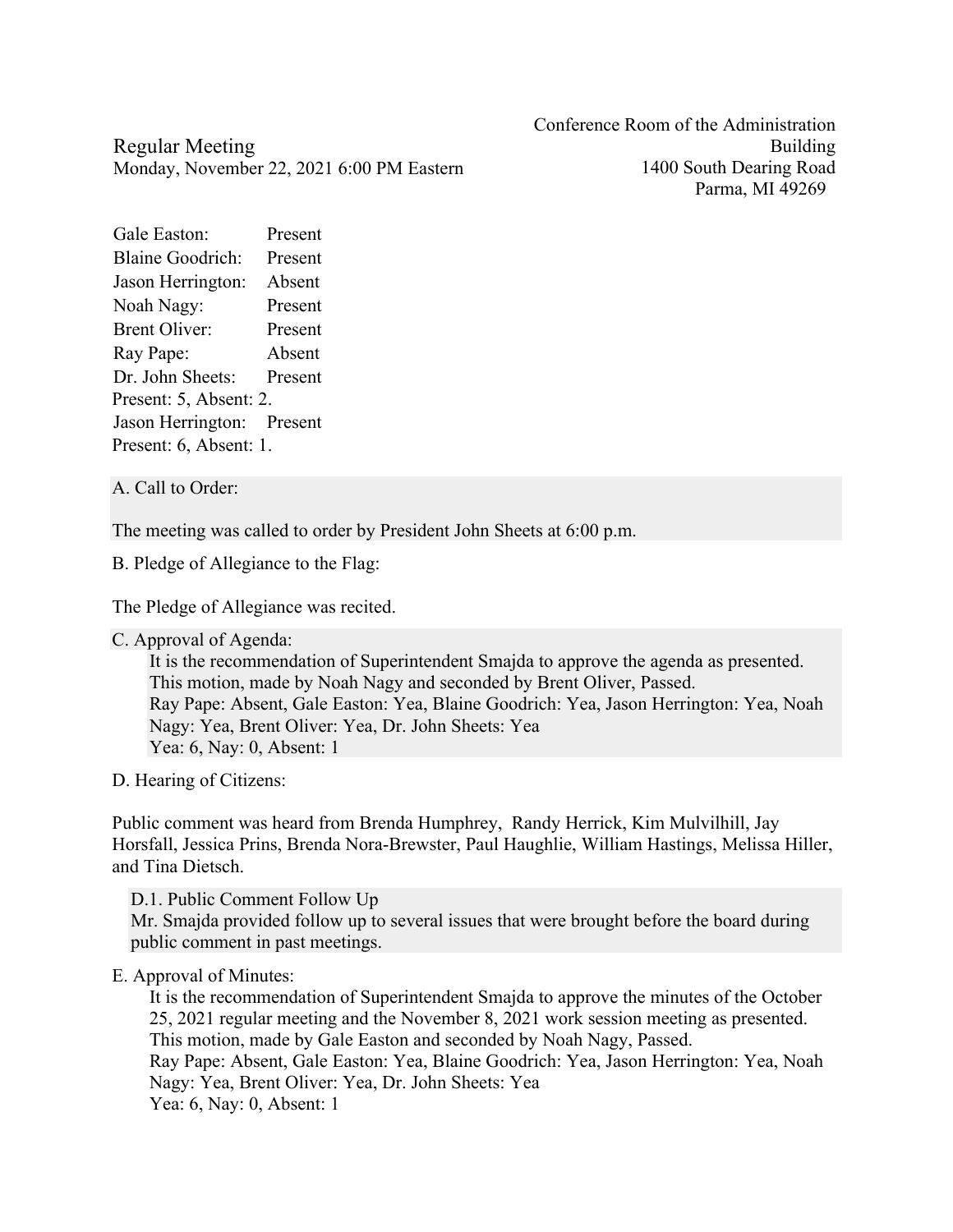- E.1. October 25, 2021 Regular Meeting
- E.2. November 8, 2021 Work Session
- F. Treasurer's Report:
	- F.1. 2020-2021 Audit Presentation

It is the recommendation of Superintendent Smajda that the board accept the 2020-2021 Audit Findings as presented. This motion, made by Brent Oliver and seconded by Gale Easton, Passed.

Ray Pape: Absent, Gale Easton: Yea, Blaine Goodrich: Yea, Jason Herrington: Yea, Noah Nagy: Yea, Brent Oliver: Yea, Dr. John Sheets: Yea Yea: 6, Nay: 0, Absent: 1

A representative from Rehmann Robson presented the 2020-2021 Audit results.

- F.2. Financial Reports
- F.3. Bills for Payment
- F.4. Budgets to Date
- F.5. Summer Tax Levy

It is the recommendation of Superintendent Smajda to approve the summer tax levy resolution as presented. This motion, made by Gale Easton and seconded by Brent Oliver, Passed.

Ray Pape: Absent, Gale Easton: Yea, Blaine Goodrich: Yea, Jason Herrington: Yea, Noah Nagy: Yea, Brent Oliver: Yea, Dr. John Sheets: Yea Yea: 6, Nay: 0, Absent: 1

- F.6. COVID Expense Report and ESSER III Survey
- G. Superintendent's Reports and Recommendations:
	- G.1. Personnel

It is the recommendation of Superintendent Smajda to approve the personnel report as presented. This motion, made by Brent Oliver and seconded by Noah Nagy, Passed. Ray Pape: Absent, Gale Easton: Yea, Blaine Goodrich: Yea, Jason Herrington: Yea, Noah Nagy: Yea, Brent Oliver: Yea, Dr. John Sheets: Yea Yea: 6, Nay: 0, Absent: 1

- G.1.a. Resignations
	- G.1.a.1) Joan Prus HS Teacher
- G.1.b. Appointments

G.1.b.1) Laura Johnson - Parma Parapro

- G.1.b.2) Jessica Dowling Varsity Cheer
- G.1.c. Daily Substitute Teacher Rate

It is the recommendation of Superintendent Smajda to approve raising the daily substitute teacher rate to \$130.00 per day. This motion, made by Blaine Goodrich and seconded by Jason Herrington, Passed.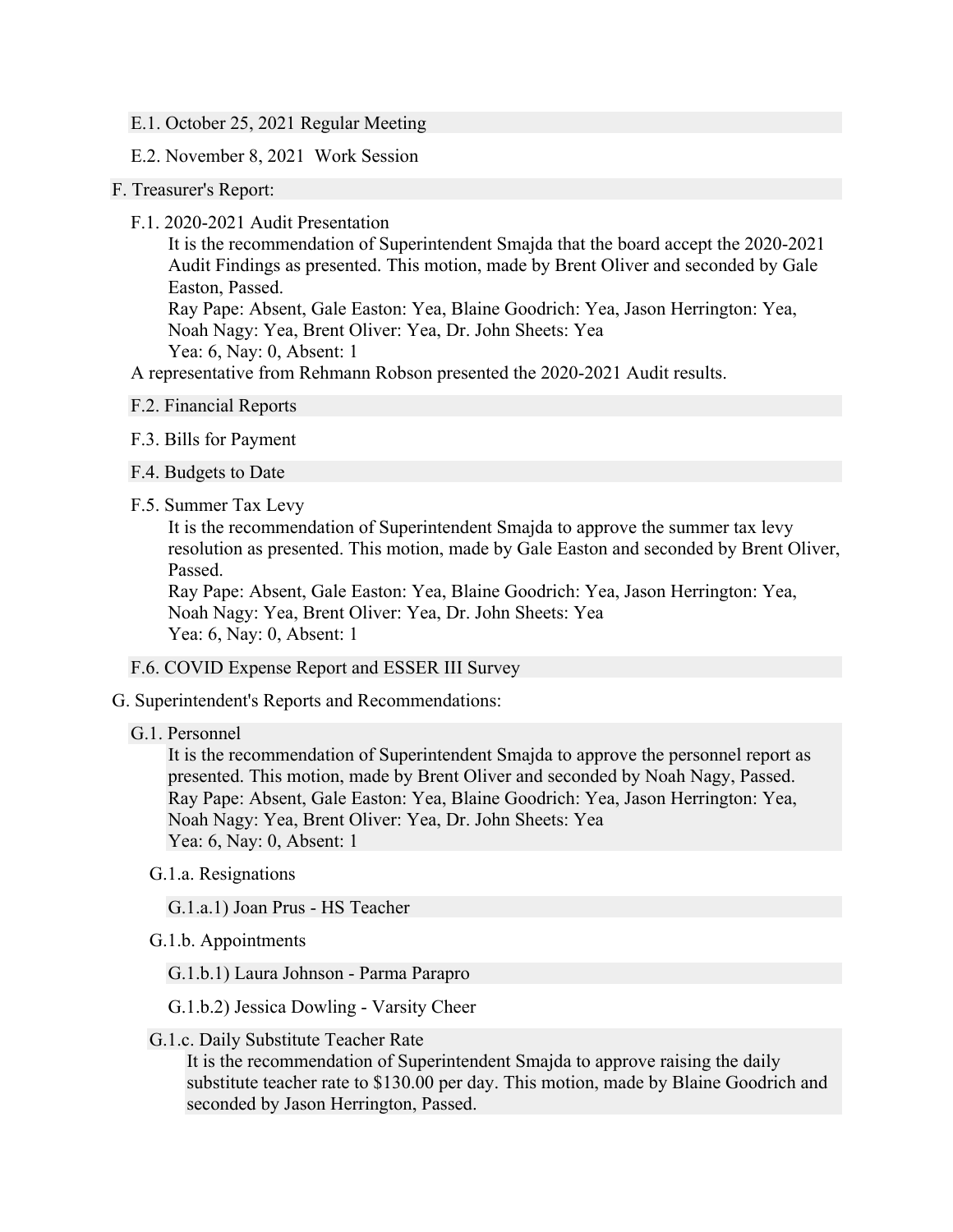Ray Pape: Absent, Gale Easton: Yea, Blaine Goodrich: Yea, Jason Herrington: Yea, Noah Nagy: Yea, Brent Oliver: Yea, Dr. John Sheets: Yea Yea: 6, Nay: 0, Absent: 1

## G.2. Facilities

G.2.a. Elementary Recommendation

It is the recommendation of Superintendent Smajda to approve the Elementary Recommendation as presented. This motion, made by Blaine Goodrich and seconded by Noah Nagy, Passed. Ray Pape: Absent, Gale Easton: Yea, Blaine Goodrich: Yea, Jason Herrington: Yea, Noah Nagy: Yea, Brent Oliver: Yea, Dr. John Sheets: Yea Yea: 6, Nay: 0, Absent: 1 Mr. Smajda and the three elementary principals presented a review of the proposed plan for Western Elementary.

G.3. Curriculum

G.3.a. Virtual Options for Second Semester Students who began the year virtually will have the option to continue virtual learning for the remainder of the school year.

## H. Policy

H.1. First Reading

The attached policies were presented for a first reading.

H.1.a. po1420 School Administrator Evaluation

H.1.b. po1615 Use of Tobacco by Administrators

H.1.c. po2260.01 Section 504

H.1.d. po2628 State Aid Incentives

H.1.e. po3210 Staff Ethics

H.1.f. po3215 Use of Tobacco by Professional Staff

H.1.g. po3220 Professional Staff Evaluation

H.1.h. po4215 Use of Tobacco by Support Staff

H.1.i. po4362.01 Threatening Behavior Toward Staff

H.1.j. po5230 Late Arrival and Early Dismissal

H.1.k. po5341 Emergency Medical Authorization

H.1.l. po5343 Physician Order for Scope of Treatment

H.1.m. po5512 Use of Tobacco by Students

H.1.n. po5610 Emergency Removal, Suspension, and Expulsion of Students

H.1.o. po5611 Due Process Rights